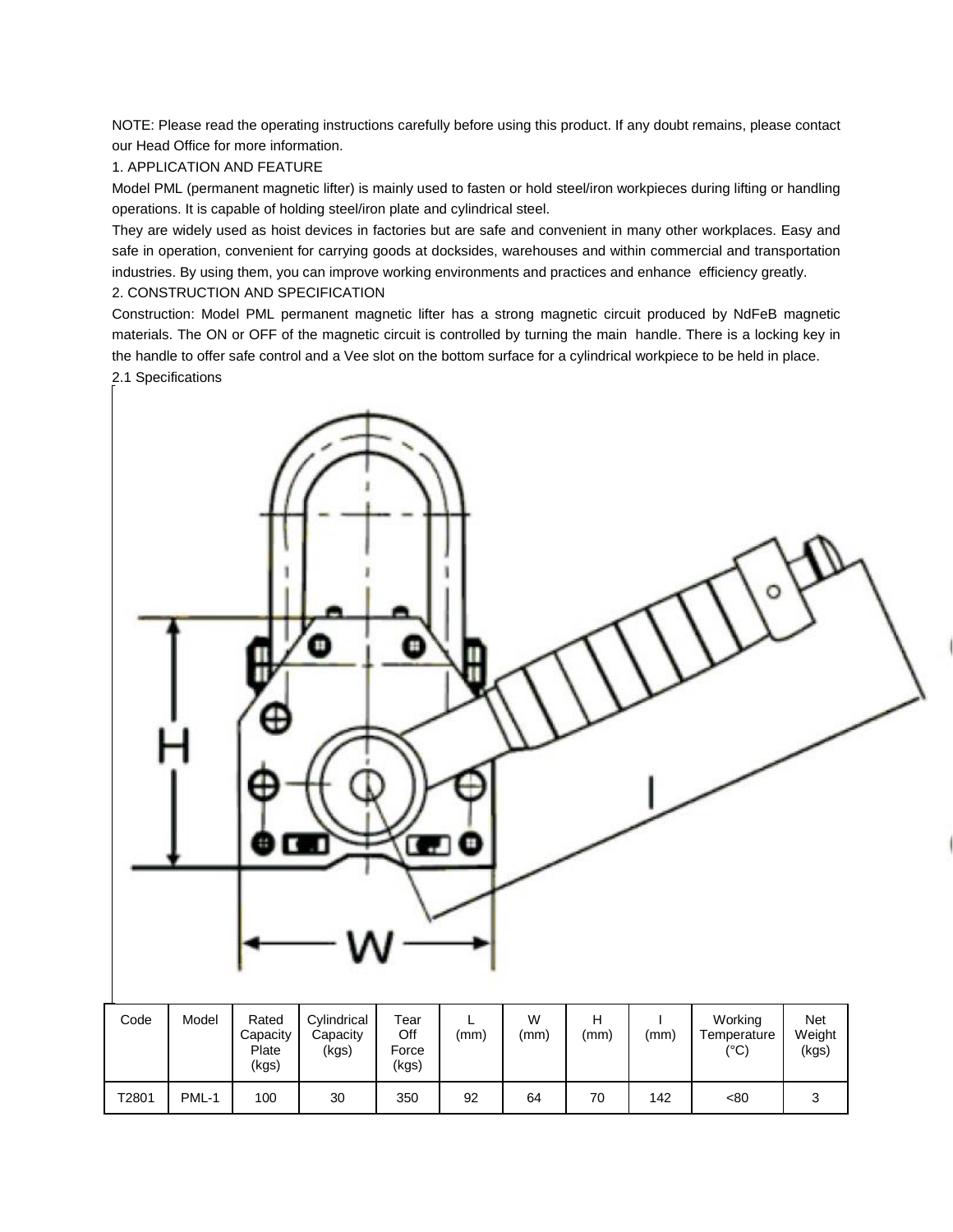| T2803 | PML-3         | 300  | 100 | 1050 | 165 | 88  | 96  | 176 | <80 | 10 |
|-------|---------------|------|-----|------|-----|-----|-----|-----|-----|----|
| T2806 | PML-6         | 600  | 200 | 2100 | 236 | 118 | 120 | 219 | <80 | 24 |
| T2810 | <b>PML-10</b> | 1000 | 300 | 3500 | 264 | 168 | 168 | 266 | <80 | 50 |

### 3. MAGNETIC LIFTER OPERATION

3.1 Before any use or operation, you should clean the surface of the workpiece being lifted and ensure that the bottom of the lifting magnet is free of any dirt or debris such as rust and or metallic burr. Place the lifter on the surface of the workpiece and make sure the centreline of the lifter and the workpiece overlap clearly . Then turn the handle from 'OFF' to 'ON' until the inner slide key of handle passes the lifter's stop pin. Make sure the handle's inner slide key is automatically locked by the stop pin. Only after all these instructions have been followed should the operator begin to use the lifting magnet.

3.2 During any lifting and handling operation, overloading is totally prohibited. It is also forbidden to pass underneath or stand under the workpiece that is being held by the magnetic lifter. The temperature of the workpiece and the surrounding area should be between no less than -40°C or not more than 80°C. It's unsafe to use the lifter in an area where heavy vibration could occur or in an area that could cause an impact to the lifter during the course of use or during a lifting operation.

3.3 When lifting cylindrical workpieces ensure the workpiece is in contact with the lifter's Vee slot lines. The capacity for cylindrical iron /steel is generally only 30% of the units' rated capacity for standard flat plate.e.g plate capacity WLL 100kgs would equate to cylindrical capacity WLL 30kgs.

3.4 After every lifting or handling operation is finished, press down the button of the handle to disengage the slide key from the stop pin and accordingly turn the handle from "ON" to "OFF" until it is released. At this point the lifter is in a neutral condition and it can be safely taken away from the workpiece that was being lifted .

#### 4.**MAIN FACTORS OF CONSIDERATION FOR THE SAFE USE OF A MAGNETIC LIFTER**

4.1 The thickness and surface of the workpiece is critical .

Before EACH AND EVERY operation, it is necessary to find out its effective capacity of the lifter depending on the thickness of the item being Lifting .

According to STEEL THICKNESS percentage curve on the chart on this instruction guide , the user should determine the capacity and assess the lift requirement.

Also care should be taken to make a clear estimate to determine the effective capacity of the lifter depending on the workpiece surface condition according to the AIRGAP percentage curve detailed in the chart on this instruction guide. For assistance with the surface quality, if the roughness(Ra) is less than 6.3um, the effective lifting capacity can be as the maximum i.e.100%. However,If the surface roughness(Ra) is above 6.3um or even worse, the air gap between lifter and workpiece should be closely calculated and estimated to affect the lifting capacity .

To find out the effective capacity on this AIRGAP please closely study the AIRGAP curve percentage chart on this instruction guide . Combining both factors then calculate the actual lifting capacity on this condition. The curve is also printed on both sides of each magnetic lifter.

#### 4.2 **CRITICAL SAFETY CONSIDERATIONS FOR LIFTING ANY WORKPIECE**

Taking the magnetic lifter's capacity in hand , it should be considered for low-carbon steel plate as the usual standard which has the coefficient 1.

After measurement and careful analysis , the capacity coefficient for medium-carbon steel is 0.95, for high-carbon steel is 0.90, for a low-alloy steel is 0.75 and for cast iron is 0.50.

#### 5. **MAINTENANCE AND SAFETY NOTICE**

5.1 Before using the magnetic device ,please carefully read and consider all risk assessments of any lift taking place . Take care to read the operating instructions in full in order to prevent and avoid any accident.

5.2 Care should be taken to avoid any impact or bump of the magnetic lifter when out of service .

Internal damage could occur which will probably affect its life-span but could also cause potential for lifting in an unsafe manner .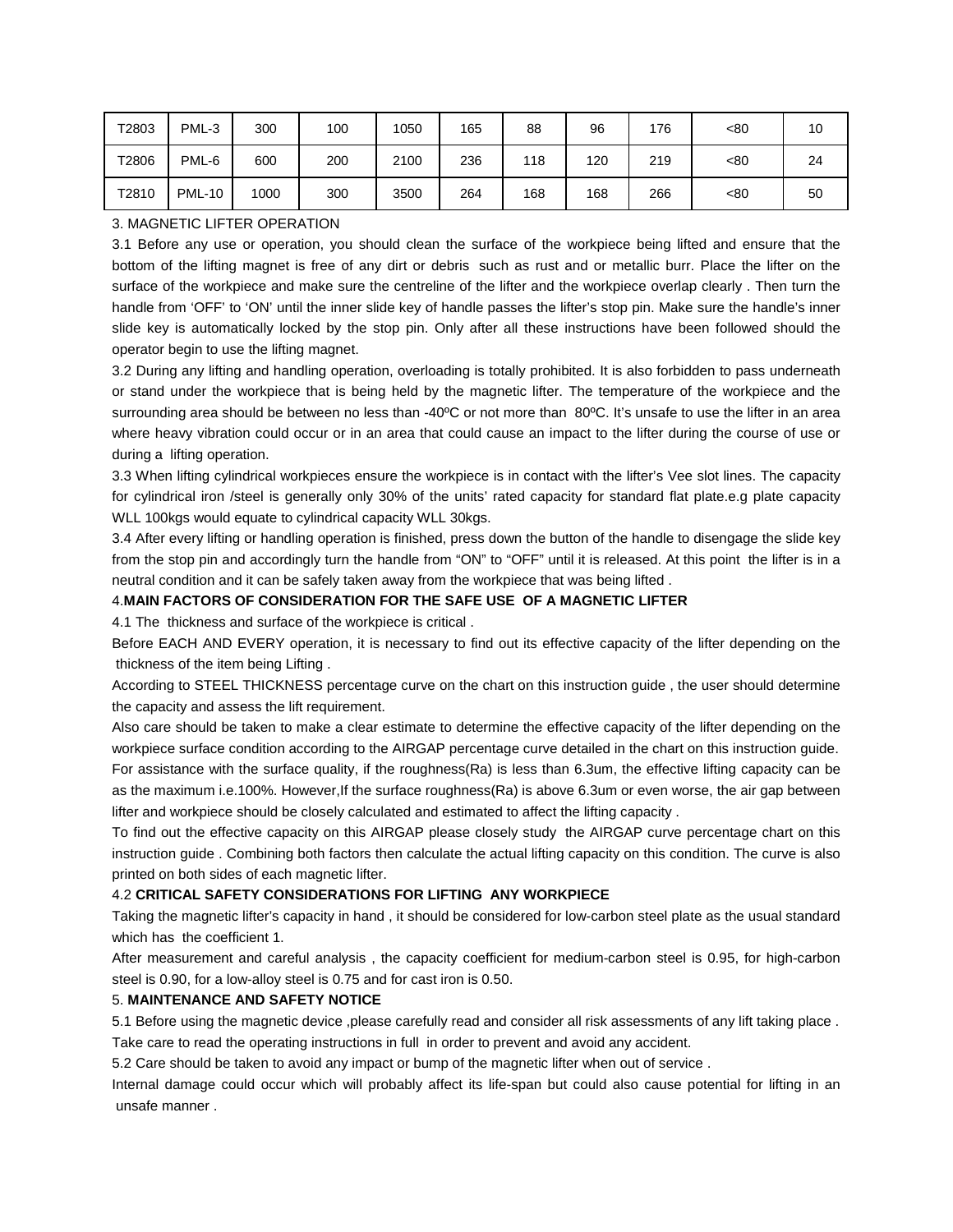

Never bump the magnetic lifter handle or damage the workpiece holding contact surface. When not in use it is good and safe practice to protect the magnetic lifter holding surface area by applying anti-rust oil.

## Safety Capacity Data for Thickness(Reference)

5.3 Inspect the handle frequently and before each lift to make sure its slide key can move easily and is flexibly .The stop pin should always be able can lock firmly.This should be checked prior to each lift

5.4 It is strictly forbidden to turn the magnetic lifter's handle without the iron/steel workpiece being in contact with its intended holding surface.

5.5 Users should be trained and competent people, who must have read and understood these safe use instructions .Maintenance must be executed by authorised or professional technicians , who must strictly follow the instructions and guidelines.

5.6 It is forbidden to modify the magnetic lifter in any way .

5.7 The magnetic lifter should be inspected and tested with data recorded at least once every year and /or to suit the legal requirements of the working country of use .